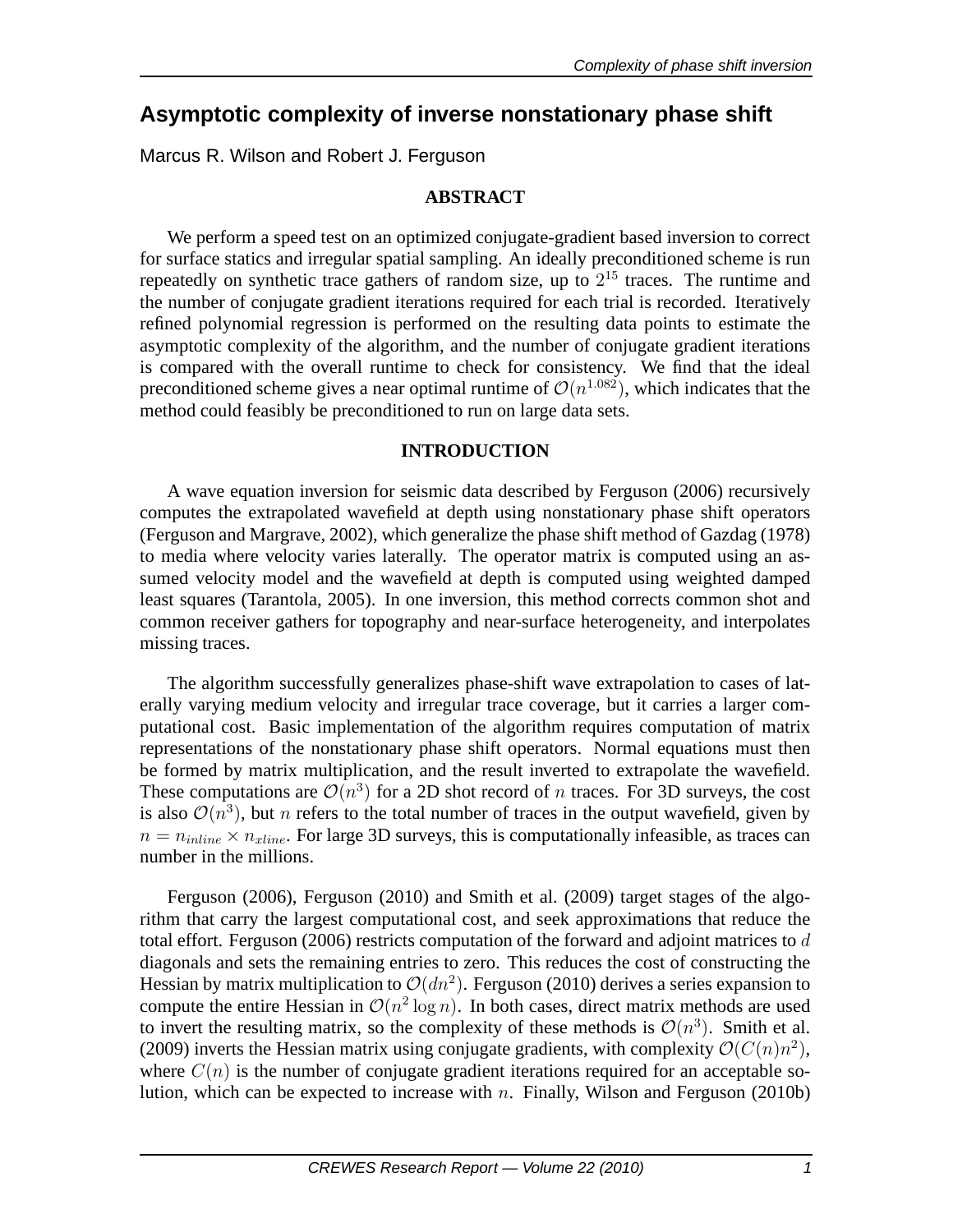implements a conjugate gradient scheme using a programmed function in place of a matrix to further decrease the runtime of the inversion to  $\mathcal{O}(C(n)vn \log n)$ , although convergence of the conjugate gradient iterations was slow in the lower frequencies. Each method results in significant runtime reductions, but due to the unknown function  $C(n)$ , theoretical asymptotic runtimes could not be derived.

In this paper, we discuss the process of inversion of the phase shift operator by conjugate gradients on normal equations, and conduct a feasibility study to determine if it is worth pursuing a fast and accurate preconditioned scheme. The goal is to minimize computational complexity and mathematical error so that the result provides a stable platform for subsequent imaging on large data sets.

#### **THEORY**

Ferguson (2006) presents a simultaneous data regularization, elevation statics and datuming method that uses the non-stationary phase shift operators of Gazdag (1978) and Margrave and Ferguson (1999). Here we summarize the development of these operators and their applications. We then discuss the runtime of various numerical methods to speed the application of these operators, which will show us how to evaluate the asymptotic runtime of the method.

## **Non-stationary Phase Shift Operators**

Given a monochromatic wavefield  $\varphi_z = \varphi(x, z, \omega)$  measured at some depth z across all lateral coordinates x, the extrapolated wavefield at depth  $\varphi_{z+\Delta z}$  can be computed using the Fourier integral operator given by (Ferguson, 2006),

$$
\varphi_{z+\Delta z} = [P_{\Delta z}] \varphi_z \n= \int e^{2\pi i \Delta z k_z} \hat{\varphi}(k_x, z, \omega) e^{-2\pi i x k_x} dk_x,
$$
\n(1)

where  $\hat{\varphi}(k_x, z, \omega)$  is the spatial Fourier transform of  $\varphi(x, z, \omega)$ , given by

$$
\hat{\varphi}(k_x, z, \omega) = \int \varphi(x, z, \omega) e^{2\pi i x k_z} dx.
$$
 (2)

The vertical wavenumber  $k_z$  must be chosen to satisfy the dispersion relation (Ferguson and Margrave, 2002)

$$
k_x^2 + k_z^2 = \left(\frac{\omega}{v}\right)^2,\tag{3}
$$

where v is the velocity of the medium. We can choose the sign of  $k_z$  so that the operator propagates the wavefield in the direction of  $\Delta z$  in the wavelike region, where  $\left|\frac{\omega}{v}\right|$  $\frac{w}{v} \leq |k_x|,$ and attenuates energy in the evanescent region, where  $\left|\frac{\omega}{v}\right|$  $\left| \frac{\omega}{v} \right| > |k_x|$ . These conditions are satisfied in Ferguson (2010), where  $k_z$  is given by,

$$
k_z = \text{Re}\left\{\sqrt{\left(\frac{\omega}{v}\right)^2 - k_x^2}\right\} + i\,\text{sgn}(\Delta z)\,\text{Im}\left\{\sqrt{\left(\frac{\omega}{v}\right)^2 - k_x^2}\right\}.\tag{4}
$$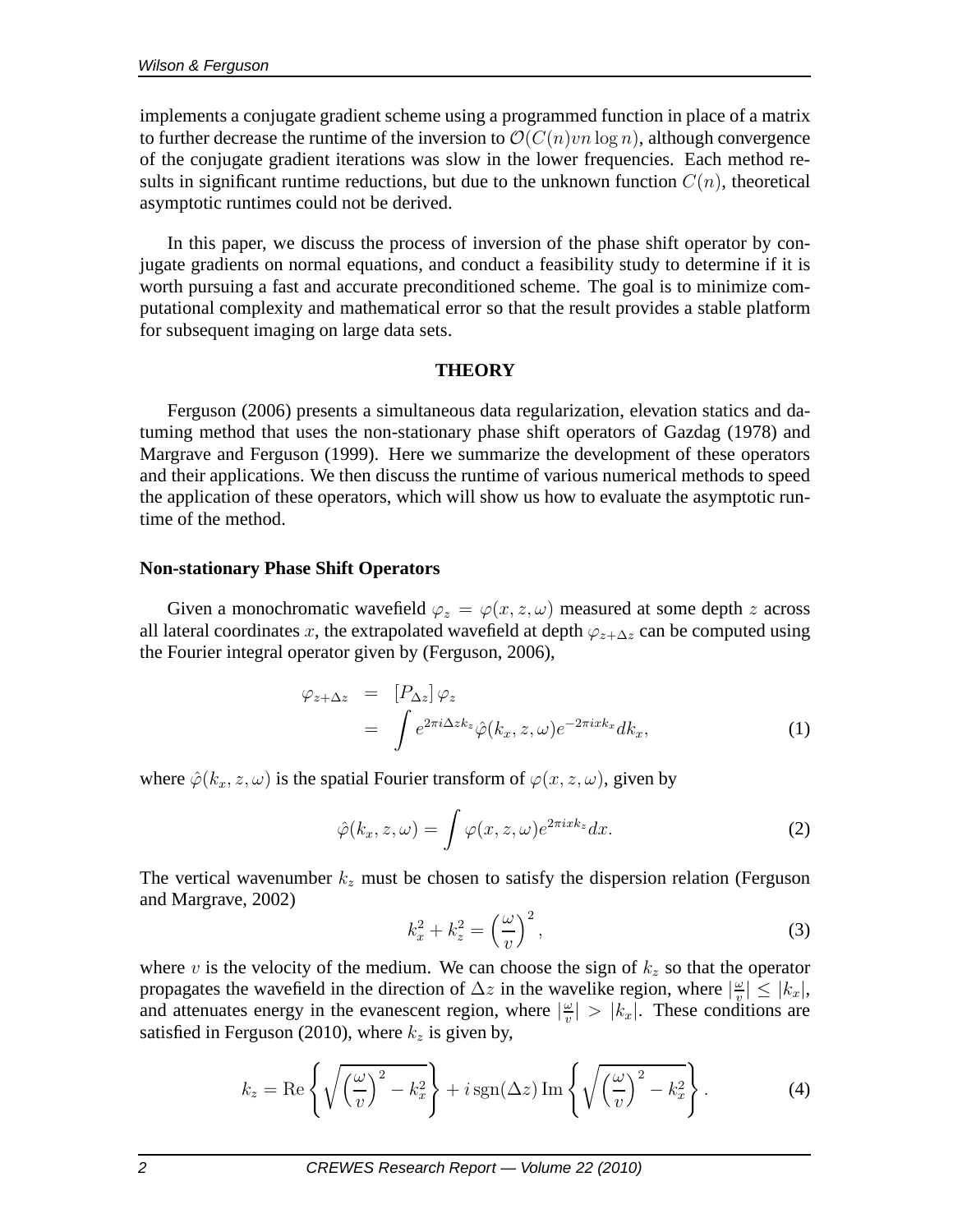When  $\varphi_z$  is a discretely sampled wavefield, such as would be measured in a seismic experiment, we can think of Equation 1 as taking the Fourier transform of the data, followed by pointwise multiplication by an appropriate sampling of the function  $\alpha(\Delta z, k_z) =$  $e^{2\pi i \Delta z k_z}$ , known as the *symbol*, and then the inverse Fourier transform of the result. Each of these operations can be encoded in a matrix.

$$
\varphi_{z+\Delta z} = [IFT][\alpha_{\Delta z}][FT]\varphi_z,\tag{5}
$$

where  $[\alpha_{\Delta z}]$  is a diagonal matrix, with the sampling of the symbol on the diagonal.

To accommodate velocity variation in depth, the medium is divided into a series of horizontal slabs of constant velocity (Gazdag, 1978). The Fourier integral operator is used to propagate the wavefield through each slab, and continuity of displacement is assumed to move the wavefield between adjacent slabs. For lateral velocity variation, it suffices to allow  $v$  in Equation 4 to vary with  $x$ . This complicates the computation of Equation 1, however, as the symbol must then be recalculated for each output location, and the subsequent inverse Fourier transform cannot be calculated quickly. Margrave and Ferguson (1999) accommodate lateral velocity variation using a set of constant velocity windows. The window function is defined for a given reference velocity  $v$  by

$$
\Omega_v(x) = \begin{cases} 1 & \text{if } v(x) = v \\ 0 & \text{if } v(x) \neq v \end{cases},\tag{6}
$$

and Equation 5 becomes

$$
\varphi_{z+\Delta z} = \sum_{v \in V} [\Omega_v][IFT][\alpha_{\Delta z,v}][FT]\varphi_z.
$$
\n(7)

#### **Statics and Trace Regularization**

Ferguson (2006) presents an application of this phase-shift operator to correct for topography and near-surface heterogeneity, and for irregular trace spacing. Seismic data are modelled as a recursive upward phase shift of the data at depth, followed by the addition of random noise and setting a selection of the traces to zero to model irregular surface coverage. Due to the trace decimation the data can not be reliably phase shifted back down, so the problem is solved using weighted damped least squares (Menke, 1989).

$$
\left[P_{-\Delta z}^* W_e P_{-\Delta z} + \varepsilon W_m\right] \varphi_{z+\Delta z} = P_{-\Delta z}^* W_e \varphi_z. \tag{8}
$$

Here  $P_{-\Delta z}$  is an upward application of the phase shift operator (Equation 7),  $P_{-\Delta z}^*$  is the adjoint of  $P_{-\Delta z}$ ,  $W_e$  models irregular trace coverage,  $W_m$  is a smoothing operator, and  $\varepsilon$  is a user parameter that controls the amount of smoothing (Menke, 1989). These equations can be solved for the unknown wavefield  $\varphi_{z+\Delta z}$  given the known wavefield  $\varphi_z$ . Since  $W_e$ is not invertible, the smoothing operator  $W_m$  can be used to constrain the system to give preference to solutions that satisfy some user-defined notion of smoothness. Note that  $W_m$ acts as a stabilizing factor in Equation 8, which can force the linear system to have a unique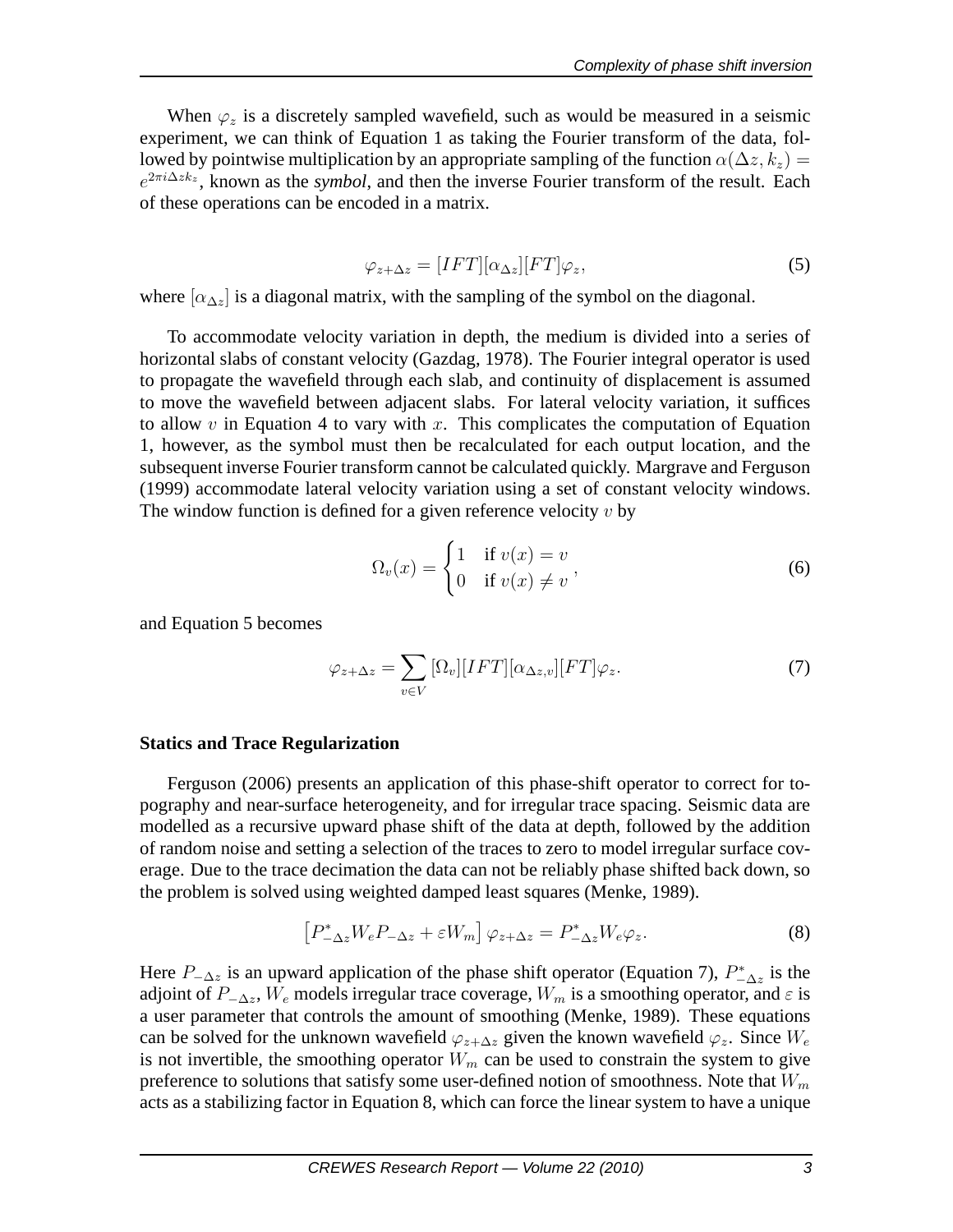solution (Margrave, 2009). The matrix  $H_{\Delta z} = \left[P_{-\Delta z}^* W_e P_{-\Delta z} + \varepsilon W_m\right]$  is often referred to as the Hessian matrix.

As presented, this algorithm is computationally expensive, so optimization strategies must be considered. Ferguson (2006), and Ferguson (2010) explore different approximations to speed computation of the Hessian matrix, and Smith et al. (2009) describes an implementation of this algorithm that uses Conjugate Gradients to speed inversion. These authors demonstrate the utility of this algorithm in reconstructing missing traces and accounting for near-surface velocity effects, and they report decreased runtime as a result of their specific design features. An asymptotic complexity function is not constructed in these works. Such a function might be helpful in determining the optimum design and runtime of the method.

## **Preconditioned Conjugate Gradients**

Many techniques exist to solve linear systems, and the cost of solving the normal equations (Equation 8) will vary depending on the inversion method used. Matrix methods such as Gaussian elimination and LU factorization are widely used due to their versatility and ease of use, but require the matrix form of the operator to be inverted and generally carry the largest computation cost (Burden and Faires, 2001). When speed is desired, iterative methods such as conjugate gradients can be used to compute an approximate solution with fewer computations.

For ease of notation, denote by  $H$  the Hessian operator on the left-hand side of Equation 8, and b the transformed wavefield vector on the right-hand side. The problem can then be written as a linear system given by,

$$
Hx = b,\t\t(9)
$$

where we wish to compute the unknown vector  $x$ . For a thorough discussion of the various computational options, see Wilson and Ferguson (2010a). For our purposes it suffices to note that, given an  $n \times n$  matrix H which represents the Hessian operator, computing Hx for a given vector x requires  $\mathcal{O}(n^2)$  operations, whereas computing the same output using a preprogrammed function that uses the fast Fourier transform can be accomplished in  $\mathcal{O}(vn \log(n))$  operations, which is a significant speedup for large values of n.

Given the matrix form of  $H$  and the data vector  $b$ , we could solve for the unknown vector x by Gaussian elimination, at a cost of  $\mathcal{O}(n^3)$ . This is infeasible for large values of  $n$ , which are likely to be encountered in large 3D surveys. In this case, we can turn to conjugate gradients to reduce this cost, provided the system is positive definite (or semidefinite) and symmetric, as is the case when working with normal equations.

To solve a linear system by conjugate gradients we choose an initial value  $x_0$ , and compute the residual vector  $r_0 = b - Hx_0$ . The cost of this step is dominated by the cost of applying the operator H to  $x_0$ . This residual vector defines a search direction that we use to refine our guess. Subsequent iterations are similar, except the search directions are adjusted to take advantage of the positive definite structure of the operator  $H$ . Given perfect arithmetic, this method is guaranteed to produce an exact solution to the system after  $n$  iterations (Hestenes and Stiefel, 1952), and an acceptable approximation can be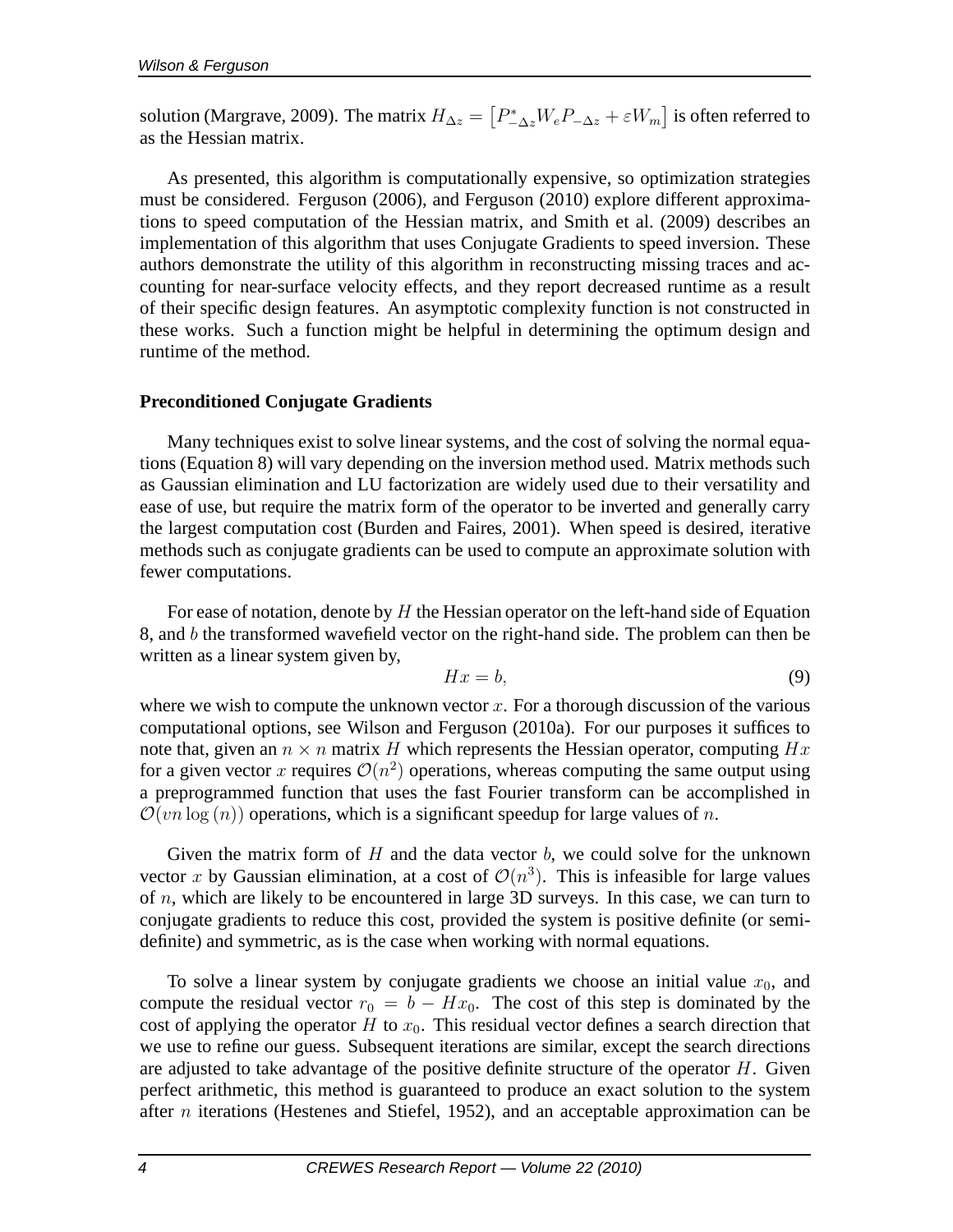attained using machine arithmetic in fewer iterations if the matrix is well conditioned. In this case, we should be able to solve the matrix form of the system in  $\mathcal{O}(C(n)n^2)$ , and the functional form in  $\mathcal{O}(C(n)vn \log(n))$ , where  $C(n)$  is the number of conjugate gradient iterations required. This is a significant cost decrease when  $n$  is very large.

Note that we expect  $C(n)$  to increase with n, although the way  $C(n)$  changes with n is not obvious. We expect that  $C(n) < n$ , and Burden and Faires (2001) states that for a well conditioned system,  $C(n) \approx \sqrt{n}$ . Thus we are left to try to measure  $C(n)$  for small values of  $n$ , and use polynomial regression to estimate its behaviour for larger values.

If the system is particularly sensitive to rounding errors, this method might not find a solution to the system quickly, and may fail to find an acceptable approximation at all. We call such a system "ill conditioned." In fact, Wilson and Ferguson (2009) and Wilson and Ferguson (2010a) implement this algorithm with no preconditioning, and note that the algorithm tends to converge quickly in the high frequencies, where no evanescent filter is applied, and very slowly or not at all in the lower frequencies. Such a system must first be preconditioned. For a complete discussion on preconditioning, see Wilson and Ferguson (2010a). For our purposes, it suffices to imagine the "ideally" conditioned operator, with all evanescent filter effects removed. This operator can be run through the inversion method, and the filter can be applied to the result to get the desired output. This operator is obtained by factoring the filter portion of the operator out of the symbol  $\alpha$ ,

$$
\alpha_{\Delta z} = \exp(2\pi i \Delta z k_z)
$$
  
\n
$$
= \exp(2\pi i \Delta z Re\{k_z\} - |\Delta z| Im\{k_z\})
$$
  
\n
$$
= \exp(2\pi i \Delta z Re\{k_z\}) \exp(-|\Delta z| Im\{k_z\}).
$$
  
\n
$$
= \alpha_{\Delta z}^P \alpha_{\Delta z}^F.
$$
 (10)

In other words, we can factor the symbol matrix into two diagonal matrices. One performs the phase shift, and one applies the filter. After an approximation and some algebra, we attain a modified set of normal equations given by,

$$
\bar{P}_{-\Delta z}^* W_e \varphi_z = \left[ \bar{P}_{-\Delta z}^* W_e \bar{P}_{-\Delta z} + \varepsilon (F^{-1})^* W_m F^{-1} \right] F \varphi_{z+\Delta z}, \tag{11}
$$

where  $\bar{P}_{-\Delta z}$  is just  $P_{-\Delta z}$  but with  $[\alpha_{\Delta z}]$  replaced by  $[\alpha_{\Delta z}^P]$ , and F is the filter portion defined by,

$$
F = [\alpha_{\Delta z}^F][FT] \tag{12}
$$

The inversion can be run on the new well conditioned system to recover  $F\varphi_{z+\Delta z}$ , and the result can be multiplied by  $F^{-1}$  to recover the extrapolated wavefield. Using this preconditioning scheme, the system can be feasibly solved for larger values of  $n$ , so we can run the inversion for several sizes of input and try to recover the complexity function. Once we have these functions, it will be simple to estimate the runtime of the algorithm for any more practical preconditioners we might encounter.

## **Regression**

To estimate the complexity function, we require a model of the growth of the system. We expect that the number of iterations required is less than  $n$ , and Burden and Faires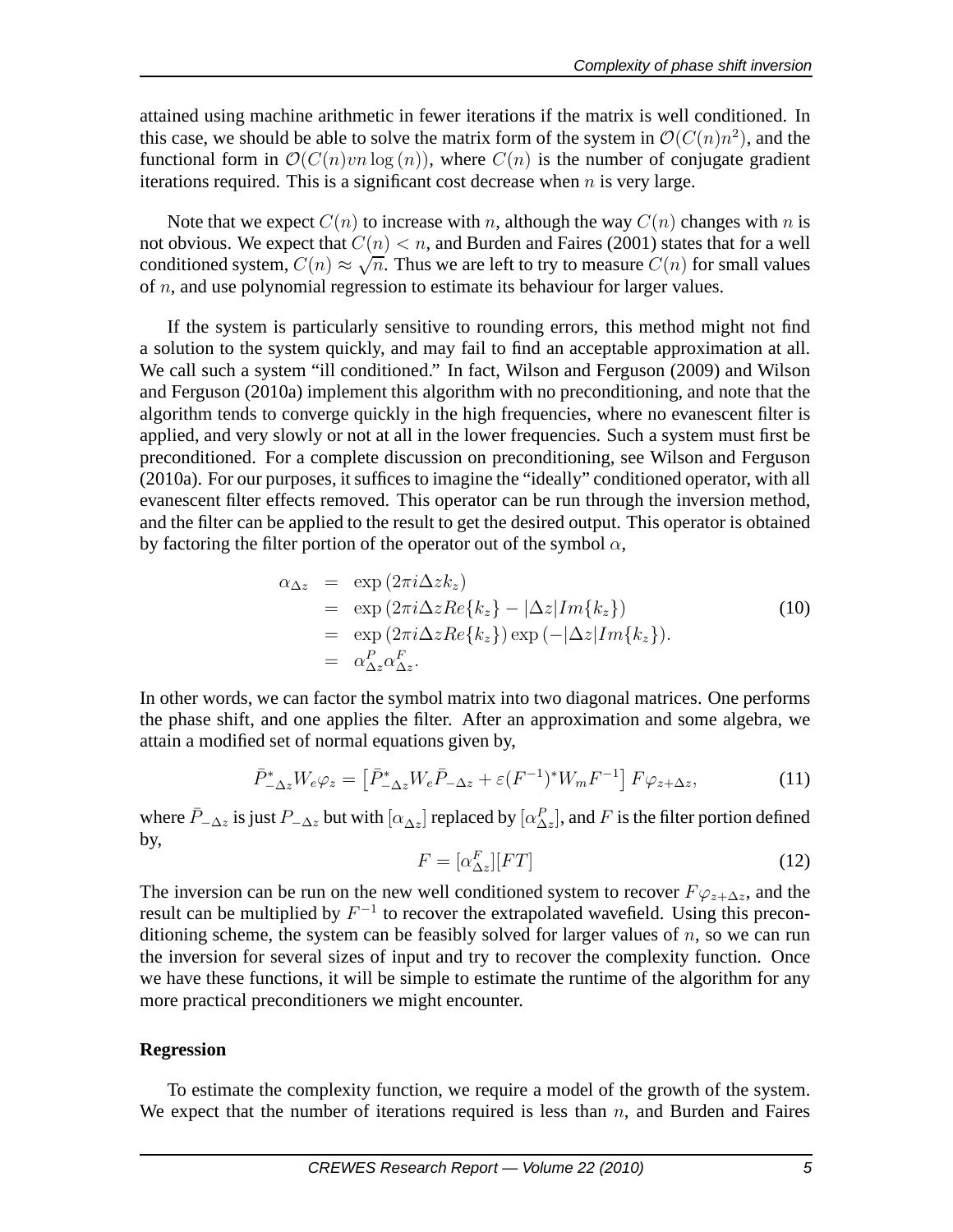(2001) asserts that a well conditioned scheme should converge in approximately  $\sqrt{n}$  iterations, so it is reasonable to assume that the iterations function is of the form,

$$
C(n) = kn^{\beta},\tag{13}
$$

where  $k > 0$  and  $0 \le \beta \le 1$ . So, given a vector of problem sizes  $\vec{n}$  and a corresponding vector of the iterations function  $\vec{C}(\vec{n})$ , we assume that  $C_i \approx kn_i^{\beta}$ . Taking the logarithm of both sides gives us

$$
\log(C_i) \approx \log(k) + \beta \log n_i. \tag{14}
$$

We can recover  $\log(k)$  and  $\beta$  by computing the least squares solution of the resulting linear system,

$$
\log \vec{C} = \begin{bmatrix} \vec{1} & \log \vec{n} \end{bmatrix} \begin{bmatrix} \log(k) \\ \beta \end{bmatrix} . \tag{15}
$$

Likewise we assume the total runtime function is given by  $t(n) = mn^{\gamma}$ , where  $m > 0$  and  $0 \le \gamma \le 3$ , and proceed in the same manner.

This regression solves for the line of best fit between  $\log(n)$  and  $\log(C)$  (or  $\log(t)$ ), so we can expect the error to be roughly uniformly distributed with respect to the logarithm of the data if the relationship is indeed linear. However, when we return the linear system to its original polynomial state, the resulting error will be exponentially greater for larger values of  $n$ . We can accommodate this by multiplying the system on the right by a weight matrix that assigns higher weight to the larger values of n, resulting in values of  $\beta$  and k (or  $\gamma$  and m) will more closely model those larger data values than the unweighted system, but this may also worsen the damaging effects of large outliers.

## **Data Analysis**

For this experiment, we choose a random n between 1 and  $2^{15}$ . A synthetic gather of n traces is forward modelled through a random blocky velocity model with  $\log_2{(n)}$  reference velocities. Random noise at a level of −40db is added and 30% of the traces are set to zero to model irregular trace spacing. The inversion is run on the "ideally preconditioned" operator (Equation 11) running on the resulting noisy decimated data. After running, the algorithm returns the number of traces used, the number of conjugate gradient iterations required, the total runtime of the inversion, and the residual error after the inversion. This algorithm is run on a random sample of trace sizes, and the results analysed for trends.

A polynomial regression is performed on the data to generate an initial best fit curve. Weights are declared as the difference between the best fit curve values and the true values, and the weighted regression is then performed on the original data. The results are given in Figure 1.

The average number of CG iterations per frequency is given in Figure 1(a). For this ideal preconditioned scheme, the number of iterations does not seem to grow appreciably with the size of the problem. The blue line indicates the best fit curve, which has constant  $k = 11.96$  and exponent  $\beta = 0.0158$ . The total runtime is given in Figure 1(b), with the best fit line in blue. The best fit curve has constant  $m = 0.00931$  and exponent  $\gamma = 1.082$ .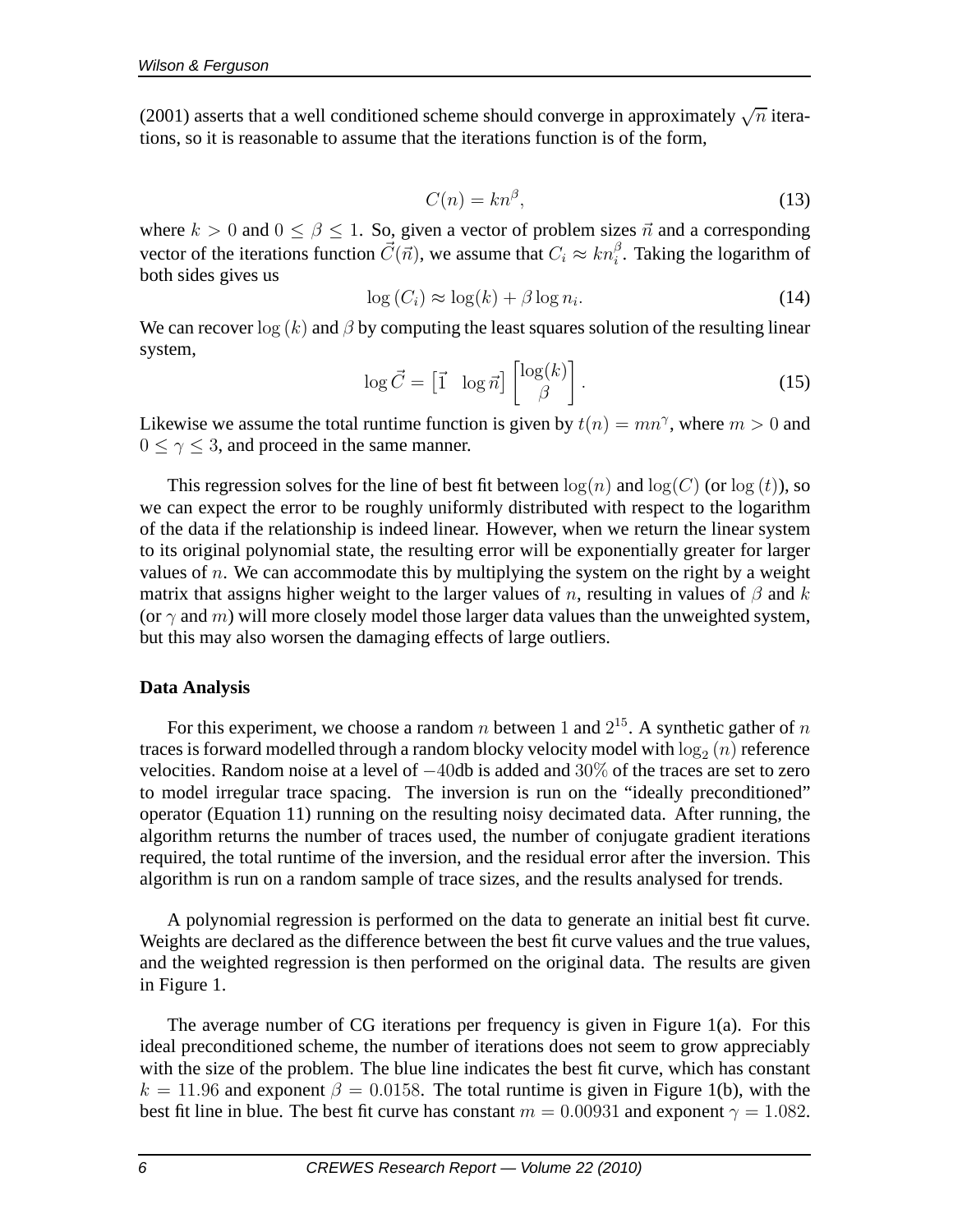This data would indicate that the inversion is  $\mathcal{O}(n^{1.082})$ , and that the CG iterations function  $C(n)$  is  $\mathcal{O}(n^{0.0158})$ , which far exceeds our expectation of  $\mathcal{O}(\sqrt{n})$ . This is roughly consistent with the theory that the complexity of the inversion is  $\mathcal{O}(C(n) \nabla u \log(n))$ , although we would expect this estimate to change if we were to compute the runtime function for larger values of *n*, as our regression does not take into account the  $log(n)$  term.

It is promising to note that  $C(n)$  increases so slowly, as it results in a huge decrease in runtime for the inversion. In fact, if a non-ideal preconditioner were to be found that increases the convergence to the target level of  $\sqrt{n}$  without sacrificing accuracy, we could expect a total runtime in the neighborhood of  $\mathcal{O}(vn^{1.5}log(n))$ , which is a huge speedup over previously derived methods.

Extrapolating this function to larger values of  $n$ , we could estimate that running this inversion on 1, 000, 000 traces would take approximately eight hours. That is eight hours per depth step per trace gather. This sounds grim until we note that the constant  $m$  can be viewed as a measure of the user's computer architecture and program design. This algorithm runs independently on each frequency, so it parallelizes trivially, and we could split the work of this experiment between up to 122 nodes - one node per frequency imaged effectively dividing  $m$  by 122. Using a pre-compiled programming language and enterprise level computing power could shrink  $m$  even more, until a call of this function runs in minutes or seconds.

#### **CONCLUSION**

Regression analysis on our observed data indicates that the asymptotic runtime of our ideal preconditioned scheme is approximately  $\mathcal{O}(n^{1.082})$ . Ideal preconditioning results in an iterations function  $C(n)$  that is almost constant time, so complexity is dominated by cost of applying the forward operator, which is itself very fast. This suggests that if a preconditioner were to be found that improves convergence of the conjugate gradient scheme to the target of  $\mathcal{O}(\sqrt{n})$  without sacrificing accuracy, the resulting algorithm could quickly and accurately interpolate seismic traces for subsequent imaging in an everywhere varying velocity medium.

#### **ACKNOWLEDGEMENTS**

The authors wish to thank the sponsors, faculty, staff and students of the Consortium for Research in Elastic Wave Exploration Seismology (CREWES), and the Natural Sciences and Engineering Research Council of Canada (NSERC, CRDPJ 379744-08) for their support of this work.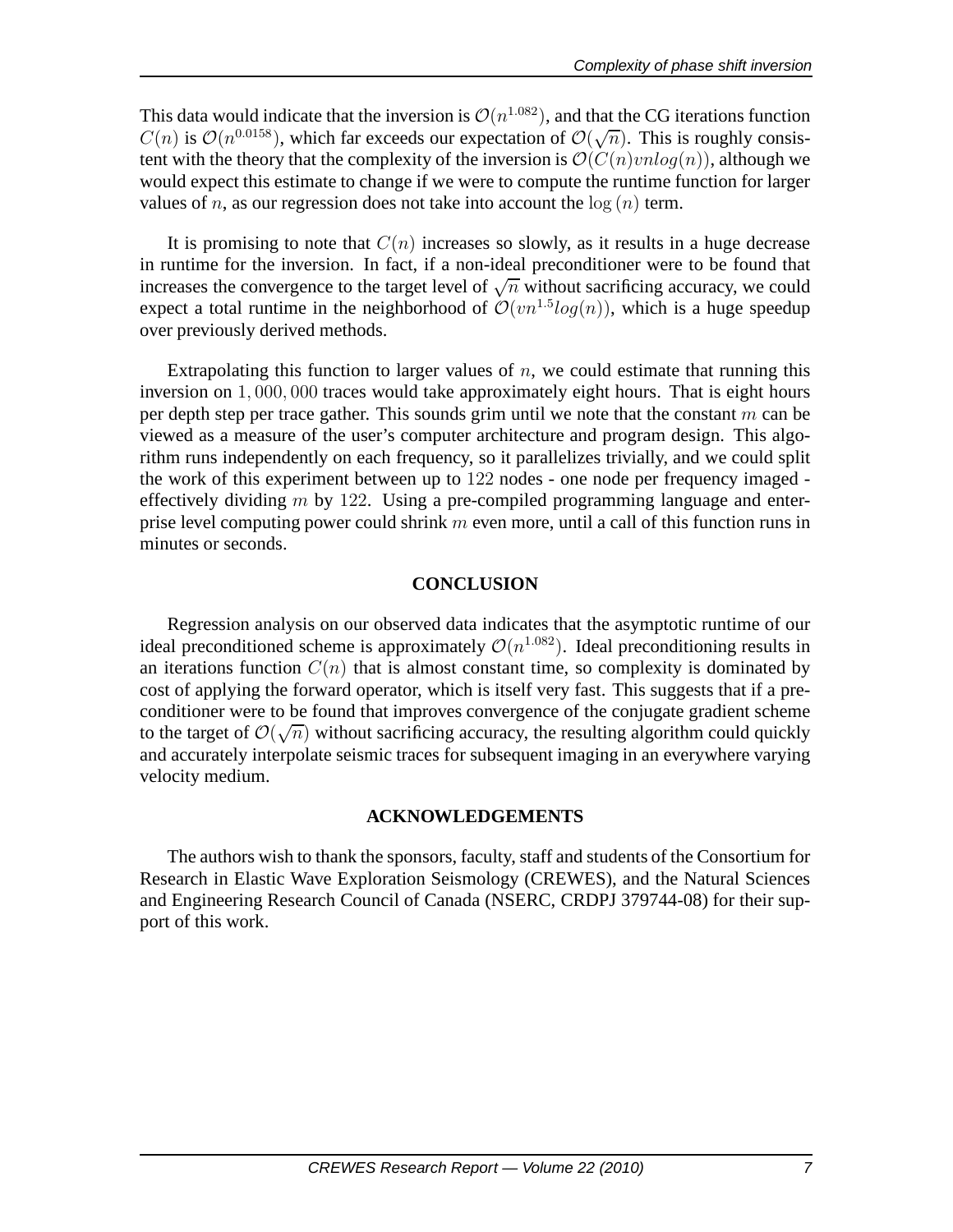#### **REFERENCES**

- Burden, R., and Faires, J. D., 2001, Numerical Analysis: Brooks/Cole, 511 Forest Lodge Road, Pacific Grove, CA 93950 USA.
- Ferguson, R. J., 2006, Regularization and datuming of seismic data by weighted, damped least squares: Geophysics, **71**, No. 5, U67–U76.
- Ferguson, R. J., 2010, Efficient simultaneous wave-equation statics and trace regularization by series approximation: Geophysics, **75**, No. 3, U19–U28.
- Ferguson, R. J., and Margrave, G. F., 2002, Prestack depth migration by symmetric nonstationary phase shift: Geophysics, **67**, No. 2, 594–603.
- Gazdag, J., 1978, Wave equation migration with the phase-shift method: Geophysics, **43**, No. 7, 1342–1351.
- Hestenes, M. R., and Stiefel, E., 1952, Methods of conjugate gradients for solving linear systems: Journal of Research of the National Bureau of Standards, **49**, No. 6.
- Margrave, G. F., 2009, Methods of Seismic Data Processing: University of Calgary Bookstore, 2500 University Drive NW, Calgary Alberta, T2N 1N4.
- Margrave, G. F., and Ferguson, R. J., 1999, Wavefield extrapolation by nonstationary phase shift: Geophysics, **64**, No. 4, 1067–1078.
- Menke, W., 1989, Geophysical Data Analysis: Academic Press, 525B Street, Suite 1900, San Diego, California 92101-4495.
- Smith, D. R., Sen, M. K., and Ferguson, R. J., 2009, Optimized regularization and redatum by conjugate gradients: 71st EAGE Conference & Exhibition, **71**.
- Tarantola, A., 2005, Inverse problem theory and methods for model parameter estimation: Society for Industrial and Applied Mathematics, 3600 University City Science Center, Philadelphia, PA 19104-2688.
- Wilson, M. R., and Ferguson, R. J., 2009, Trace interpolation and elevation statics by conjugate gradients: CREWES Research Report, **21**.
- Wilson, M. R., and Ferguson, R. J., 2010a, Implicit and explicit preconditioners for fourier integral operators: CREWES Research Report, **22**.
- Wilson, M. R., and Ferguson, R. J., 2010b, Trace interpolation and elevation statics by conjugate gradients: GeoCanada 2010 Conference Abstracts.